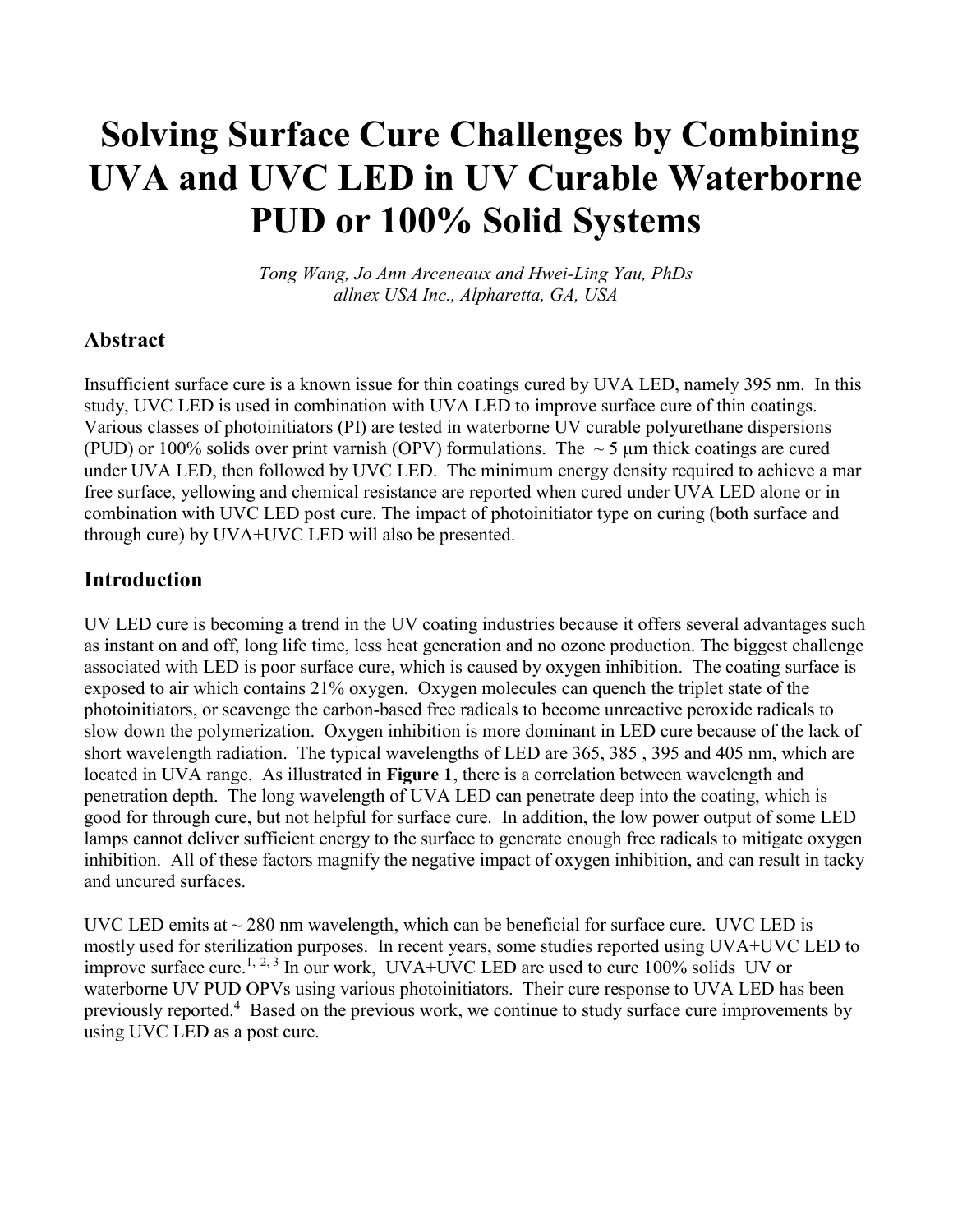

Figure 1. The depth of penetration of different wavelengths

## Experimental Part I. 100% solids UV curable OPV formulations

100% solids formulations were prepared according to Table 1. The concentration of epoxy acrylate (bisphenol A diglycidyl ether diacrylate diluted with 40% trimethylolpropane triacrylate) was kept constant, while monomer (trimethylolpropane ethoxy triacrylate) concentration was varied to reach the target viscosity of  $500 \pm 300$  cP at  $25^{\circ}$ C. LED booster (an amino functional polyester acrylate, 15%) was used in some formulations. Both type I and type II photoinitiators were used. Their properties are given in Table 2. A microwave oven was used to gently heat the formulations to 40-45˚C in order to fully dissolve the photoinitiators. Then the formulations were mixed at 2400 rpm by speed mixer™ Dac 150 FVZ for 2 minutes. The formulations were coated onto a black and white Leneta chart using a #2 wire rod to achieve  $\sim$  5  $\mu$ m coating thickness. The coating was first cured under UVA LED (Phoseon Technology, Firejet FJ200, 16W/inch, 395 nm LED), then cured by UVC LED (Phoseon Technology, Fireline  $4 W/cm^2$ , 278 nm LED). The distance between the lamp and the substrate was 1 cm.

The energy density of UVA LED was measured by an EIT LED cure (LED-R series) L395/40Wradiometer. The energy density of UVC LED was measured by an ILT490 belt radiometer. The surface cure was checked by scratch resistance using a wood tongue depressor to gently swipe across the OPV on the black area of the Leneta chart. Through cure was indicated by acetone double rubs. A round head hammer with1 kg weight was wrapped with 6 layers of cheese cloth. The cheese cloth was soaked with acetone. The surface was rubbed back and forth by the hammer. The numbers of double rubs until the coating was damaged was reported. The color of coating was indicated by b value measured by color guide Cat No 6800.

| <b>1 ADIV 1.</b> 10070 SONGS OF YEAR 1408         |                              |         |  |  |  |
|---------------------------------------------------|------------------------------|---------|--|--|--|
| Ingredients                                       | No LED booster   LED booster |         |  |  |  |
| Epoxy acrylate in 40 % TMPTA                      |                              |         |  |  |  |
| Monomer(trimethylolpropane ethoxy triacrylate)    | Χ1                           | X2      |  |  |  |
| LED booster (amino functional polyester acrylate) |                              |         |  |  |  |
| PI                                                | $63-X1$                      | $48-X2$ |  |  |  |
| Total                                             | 100                          | 100     |  |  |  |

Table 1. 100% solids OPV formulas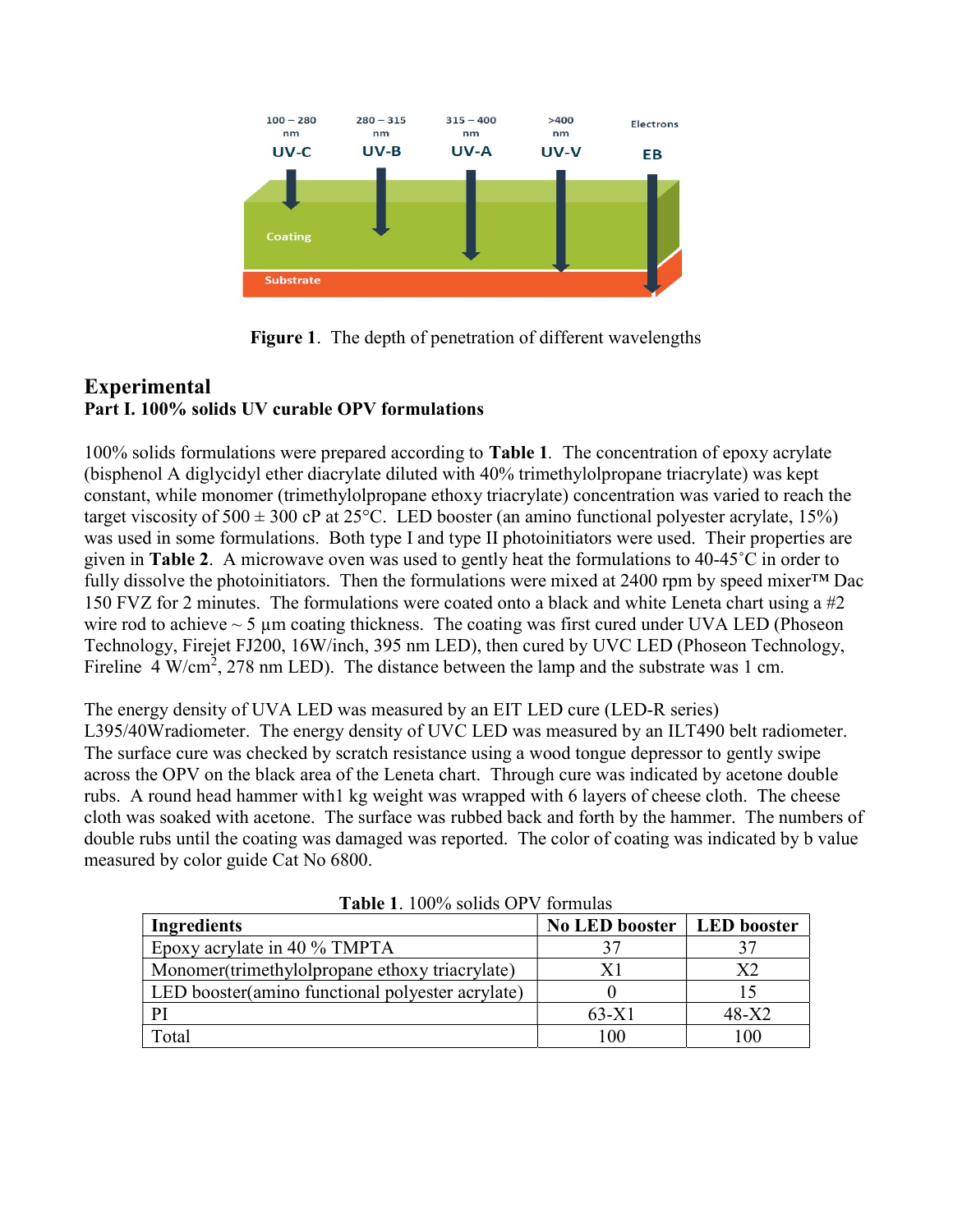| Category                             | Name                                                           | <b>Chemical name</b>                                                  | Form   | $\lambda_{\text{max}}$ , nm | <b>Type</b>                               |
|--------------------------------------|----------------------------------------------------------------|-----------------------------------------------------------------------|--------|-----------------------------|-------------------------------------------|
| Phosphine oxides<br>(POS)            | $PO-1$<br>Ethyl (2,4,6-trimethylbenzoyl) phenyl<br>phosphinate |                                                                       | Liquid | 274, 290, 370               |                                           |
|                                      | $PO-2$                                                         | 2,4,6-trimethylbenzoyldiphenylphosphine<br>oxide                      | Powder | 267, 298, 380               | Norrish Type I                            |
|                                      | $PO-3$                                                         | Phenyl bis $(2,4,6$ -trimethylbenzoyl)-<br>phosphine oxide            | Powder | 281, 365, 395               |                                           |
|                                      | $PO-4$                                                         | Ethyl(3-benzoyl-2,4,6-<br>trimethylbenzoyl)(phenyl) phosphinate       | Powder | 247, 364                    | Hybrid Norrish Type<br>I/ Norrish Type II |
| $\alpha$ -amino<br>ketones<br>(AAKs) | $AAK-1$                                                        | 2-Benzyl-2-dimethylamino-4-<br>morpholinobutyrophenone                | Powder | 321                         |                                           |
|                                      | $AAK-2$                                                        | 2-methyl-1-[4-(methylthio)phenyl]2-<br>morpholinopropan-1-one         | Powder | 306                         | Norrish Type I                            |
| $\alpha$ -Hydroxy<br>Ketones         | $AHK-1$                                                        | 1-[4-(2-hydroxyethoxy)-phenyl]-2-<br>hydroxy-2-methyl-1-propane-1-one | Powder | 219, 275                    | Norrish Type I                            |
| (AHKs)                               | $AHK-2$                                                        | A mixture of 1-hydroxycyclohexyl phenyl<br>ketone and benzophenone    | Liquid | 249                         | Hybrid Norrish Type<br>I/ Norrish Type II |
| Benzophenones<br>(BPs)               | $BP-1$                                                         | Benzophenone                                                          | Powder | 252                         |                                           |
|                                      | $BP-2$                                                         | 4-benzoyl-4'-methyldiphenyl sulphide                                  | Powder | 246, 315                    |                                           |
| Phenyl<br>Glyoxylate (PG)            | PG                                                             | Methylbenzoylformate                                                  | Liquid | 244                         | Norrish Type II                           |
| Thioxanthones<br>(TXs)               | $TX-1$                                                         | 2-Isopropylthioxanthone                                               | Powder | 259, 383                    |                                           |
|                                      | $TX-2$                                                         | 2,4-Diethylthioxanthone                                               | Powder | 261, 291, 386               |                                           |
|                                      | $TX-3$                                                         | 1-chloro-4-propoxythioxanthone                                        | Powder | 257, 314, 389               |                                           |

Table 2. Characteristics of photoinitiators

#### Part II. Waterborne UV PUD based OPVs

Three types of waterborne UV PUDs (PUD 1, 2 and 6) and four types of photoinitiators (PI-A, PI-B, PO-1 and PI-D) were used in this study, and their properties are given in Table 3 and Table 4. The photoinitiator was first mixed with the surfactants in water by the speed mixer at 2400 rpm for 1 minute to form a uniform emulsion (Table 5). Then the PI emulsion was added into the UV PUD together with the other ingredients, and mixed at 2400 rpm by speed mixer for 1 minute (Table 6). The formulation was coated on a black and white Leneta chart with a #5 wire rod. The coating was dried at 80°C for 2 minutes to evaporate the water completely, then cured under UVA LED. The coated Leneta chart was then heated on a 90°C hot plate for 1 minute, then immediately cured under UVC LED. It is recommended to cure UV PUD coatings immediately after the drying step, while the coating is still warm, in order to maintain mobility and achieve the best curing. The cured coating thickness was approximately 5 µm.

The degree of surface cure was indicated by double bond conversion as measured by FTIR-ATR technique. The depth of measurement is 1.6  $\mu$ m. The absorbance at 765 cm<sup>-1</sup> was used as a reference. The absorbance at 810 cm<sup>-1</sup> referred to the acrylate double bond. The double bond conversion was calculated as below:

Double bond conversion =  $100 \times (1-R_c/R_l)$ Rc: ratio of absorbance 810/765 of cured sample  $R<sub>l</sub>$ : ratio of absorbance 810/765 of liquid sample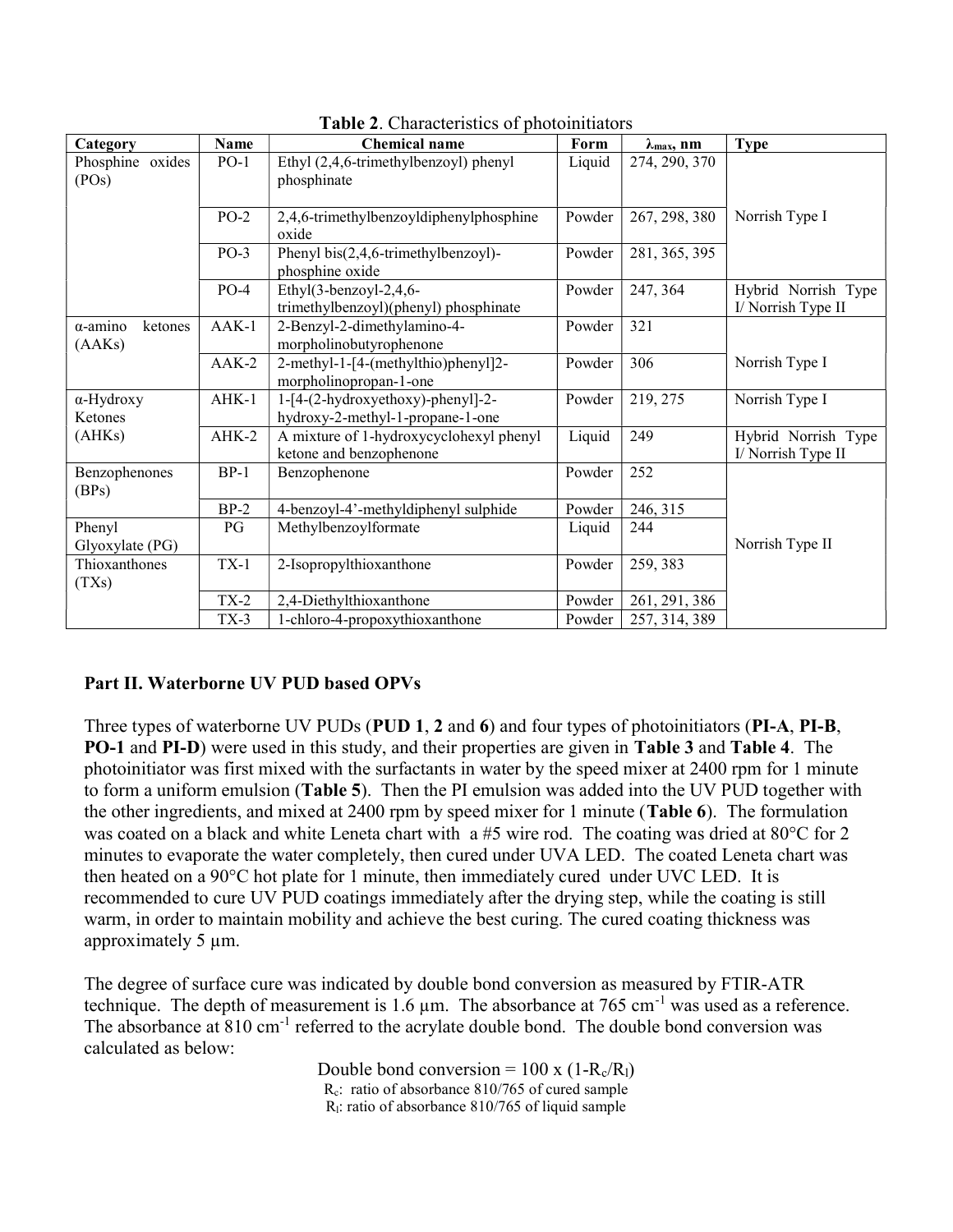| <b>Type</b> | % Solid | <b>Viscosity</b><br>$cP$ (a) 25°C | pH           | <b>Average particle</b><br>size (nm) | <b>Surface tension</b><br>(mN/m) | <b>Tacky or tack</b><br>free after drying |
|-------------|---------|-----------------------------------|--------------|--------------------------------------|----------------------------------|-------------------------------------------|
| PUD-1       | 38      |                                   | 6.7          | 90                                   | 35                               | Tacky                                     |
| PUD-2       | 38      | 200                               | $\mathbf{r}$ | 80                                   | 35                               | Tacky                                     |
| $PUD-6$     | 35      | 10                                | 6.7          | 75                                   | 32                               | Tacky                                     |

Table 3. Characteristics of waterborne UV PUDs

#### Table 4. Characteristics of Photoinitiators

| <b>Name</b> | <b>Chemical name</b>                        | Form   | $\lambda$ max, nm | <b>Type</b>    |
|-------------|---------------------------------------------|--------|-------------------|----------------|
| PI-A        | A blend of 2-hydroxy-2-methyl-1-            | Liquid | 243, 280          | Norrish Type I |
|             | phenylpropanone, Phenyl bis $(2, 4, 6$ -    |        |                   |                |
|             | trimethylbenzoyl)-phosphine oxide, Ethyl    |        |                   |                |
|             | (2,4,6-trimethylbenzoyl) phenyl phosphinate |        |                   |                |
| $PI-B$      | A blend of 2-hydroxy-2-methyl-1-            | Liquid | 240, 273, 380     | Norrish Type I |
|             | phenylpropanone and 2,4,6-                  |        |                   |                |
|             | trimethylbenzoyldiphenylphosphine oxide     |        |                   |                |
| $PO-1$      | Ethyl (2,4,6-trimethylbenzoyl) phenyl       | Liquid | 274, 290, 370     | Norrish Type I |
|             | phosphinate                                 |        |                   |                |
| PI-D        | A blend of Ethyl (2,4,6-trimethylbenzoyl)   | Liquid | 228, 272, 368     | Norrish Type I |
|             | phenyl phosphinate and Phenyl bis(2,4,6-    |        |                   |                |
|             | trimethylbenzoyl)-phosphine oxide           |        |                   |                |

#### Table 5. Photoinitiator emulsions

| <b>Ingredients</b>         | PI-A | $PI-B$ | $PO-1$ | PI-D |
|----------------------------|------|--------|--------|------|
| Water                      | 45.5 | 45.5   | 45.5   | 45.5 |
| Surfactant-1               | 4.5  | 4.5    | 4.5    | 4.5  |
| Surfactant-2               | 4.5  | 4.5    | 4.5    | 4.5  |
| $PI-A$                     | 45.5 |        |        |      |
| $PI-B$                     |      | 45.5   |        |      |
| $PO-1$                     |      |        | 45.5   |      |
| PI-D                       |      |        |        | 45.5 |
| Total                      | 100  | 100    | 100    | 100  |
| <b>Emulsion</b> appearance | OK   | OK     | OK     | OK   |

|  |  | <b>Table 6. UV PUD based OPV formulas</b> |  |
|--|--|-------------------------------------------|--|
|--|--|-------------------------------------------|--|

| <b>Ingredients</b>                   | <b>Parts</b> |
|--------------------------------------|--------------|
| Waterborne UV PUD                    | 94.5         |
| PI emulsion                          | 5.5          |
| Total                                | 100          |
| % PI in formulation (solid in solid) |              |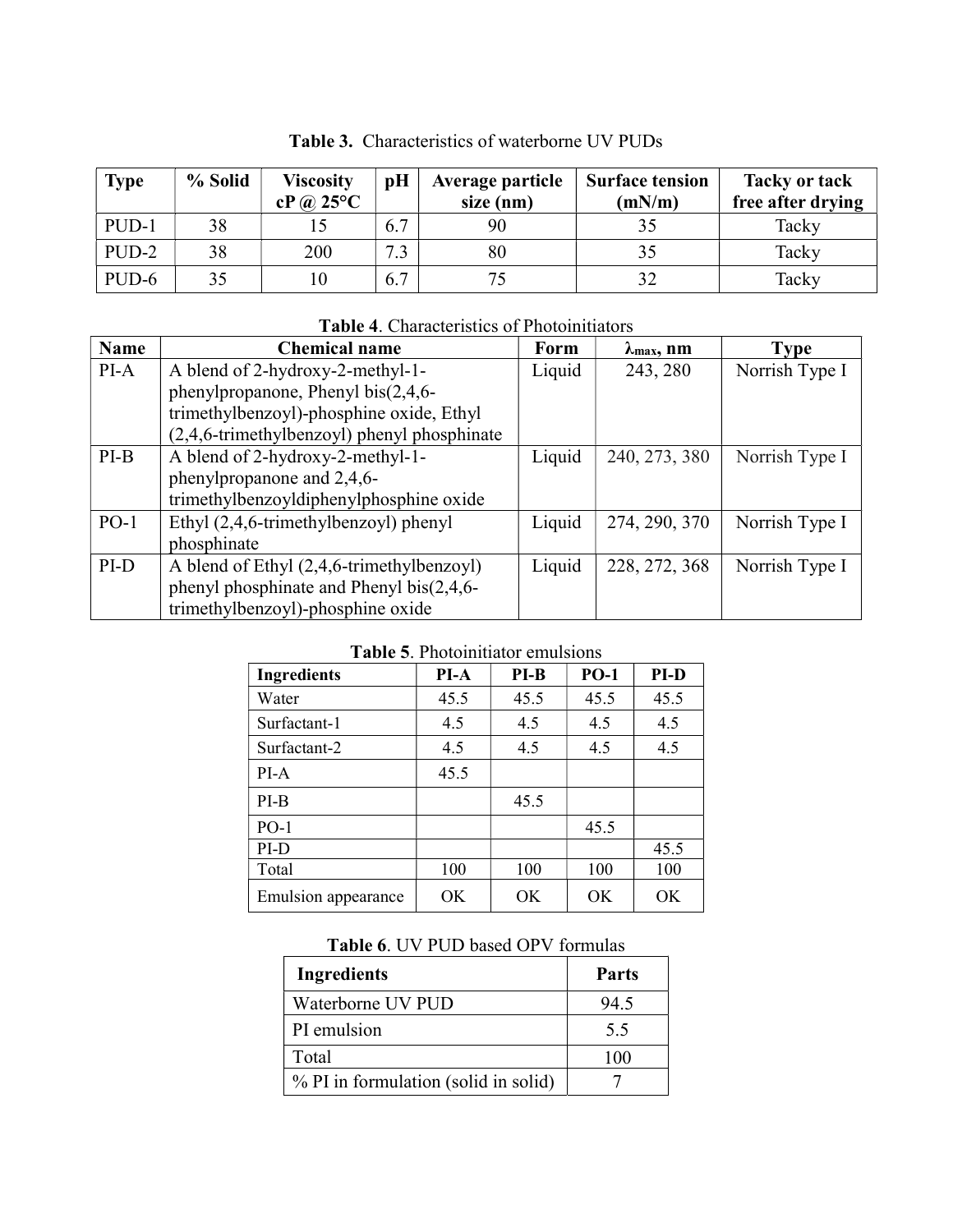## Results and Discussion Part I. UVA + UVC LED cure of 100% solids UV OPVs

Figure 2 shows the minimum energy density needed to achieve a mar free surface for OPVs containing PO photoinitiators. The orange and blue colors represent UVA LED cure alone, and UVA LED cure followed by UVC LED cure, respectively. The solid bars indicate a mar free surface and the patterned bars indicate a tacky surface. The numbers on the bars indicate the number of acetone double rubs. Since all PO photoinitiators have some absorption near 395 nm wavelength, a mar free surface can be achieved in all OPVs when cured by UVA LED alone, but at a cost of high PI concentrations, which can overcome oxygen inhibition<sup>5</sup>. By using UVC LED post cure, mar free surfaces can be achieved with significantly reduced PI concentrations since the PO photoinitiators also absorb at the shorter wavelengths. With the incorporation of the LED booster in the formula, the PI concentrations can be even further reduced. This is due to the presence of amino groups in the LED booster, which are known to reduce oxygen inhibition<sup>6</sup>. For all the OPVs, through cure is good, which is indicated by high acetone double rub numbers. Since phosphine oxide photoinitiators are usually expensive, reducing the PI concentration has a positive impact on the total cost of the formulations. Lower PI concentration is also beneficial for food packaging applications, because less PI means less possibility of PI migration.

Figure 3 shows the minimum energy density needed to achieve a mar free surface in OPVs containing AAK photoinitiators together with TX photoinitiator as synergist. Neither of the AAK photoinitiators absorb the long wavelengths emitted by the UVA LED lamps, and thus cannot achieve surface cure if used alone or if only cured under UVA LED. By using TX photoinitiator as a synergist that absorbs at long wavelengths, a mar free surface can be achieved with UVA LED alone. Incorporation of the LED booster plus UVC LED post cure, achieves a mar free surface with either low UVA dosage (AAK-1) or low concentration of PI (AAK-2). Through cure is still poor even though the surface cure is improved by UVC LED post cure. TX photoinitiators usually give good through cure because they absorb long wavelengths that can penetrate deep into the coating. However only a small amount of TX is used, and it is not sufficient to achieve good through cure.

Figure 4 shows the minimum energy density required to achieve a mar free surface in OPVs containing AHK photoinitiators. Since AHKs do not absorb the long wavelengths emitted by the UVA LED lamps, mar free surfaces cannot be achieved under UVA LED alone, regardless of energy dosage, PI concentration or incorporation of LED booster. Using UVC LED post cure, a mar free surface can be achieved, but through cure is not improved.

Figure 5 shows the minimum energy density required to achieve a mar free surface in OPVs containing BPs plus LED booster. Because BPs do not absorb long wavelengths (395 nm), mar free surfaces cannot be achieved in OPVs containing BP-1 cured by UVA LED alone regardless of energy dosage, concentration of BP-1 or incorporation of LED booster. Using UVC LED as a post cure, a mar free surface can be achieved at a BP-1 concentration as low as 1%. For BP-2, a mar free surface can be achieved by UVA LED cure alone with a BP-2 concentration about 15%. Using UVC LED as a post cure, a mar free surface can be obtained at a lower BP-2 concentration (10%).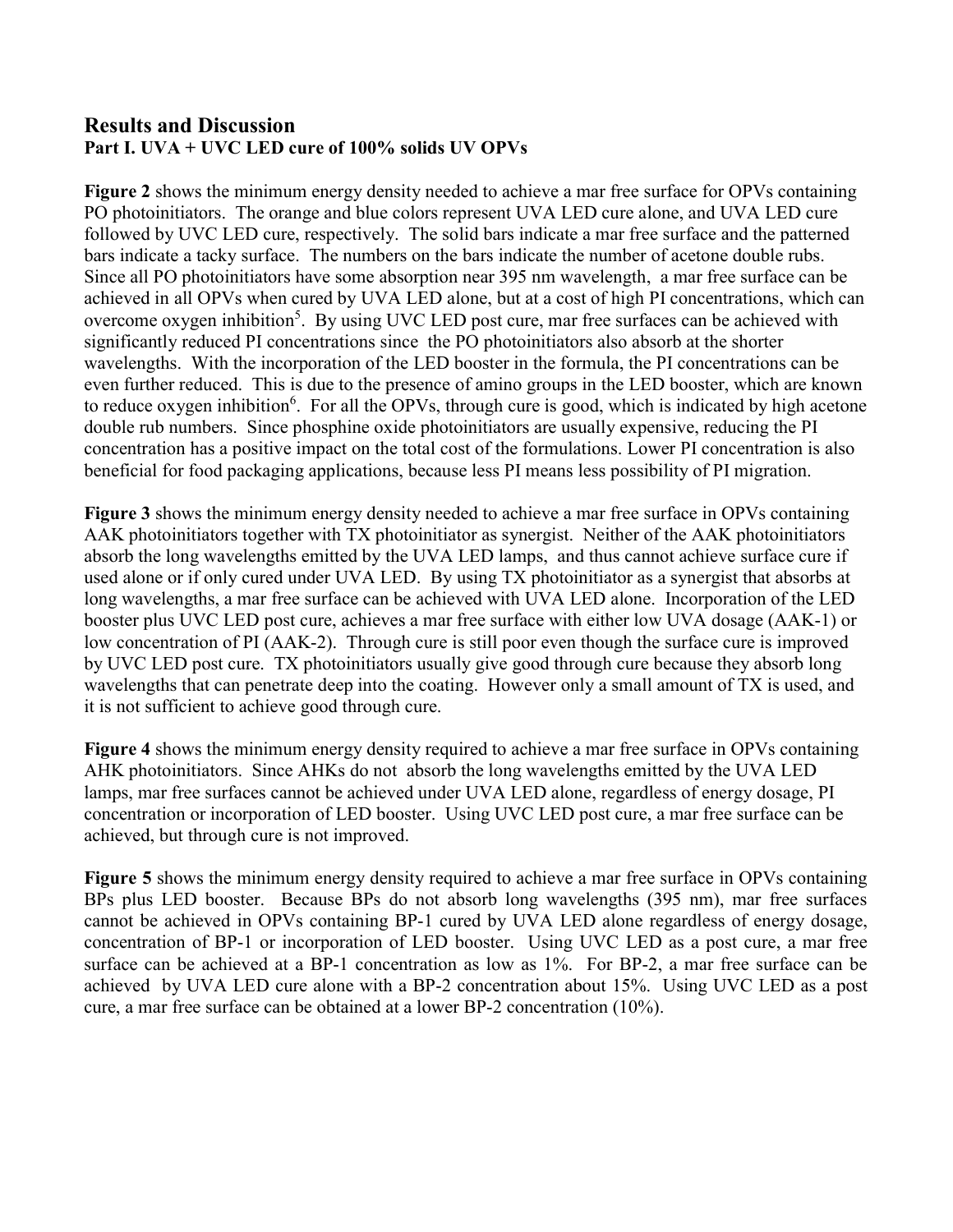

Figure 2. UVA+UVC LED cure of OPVs containing PO Photoinitiators



Figure 3. UVA+UVC LED cure of OPVs containing AAK Photoinitiators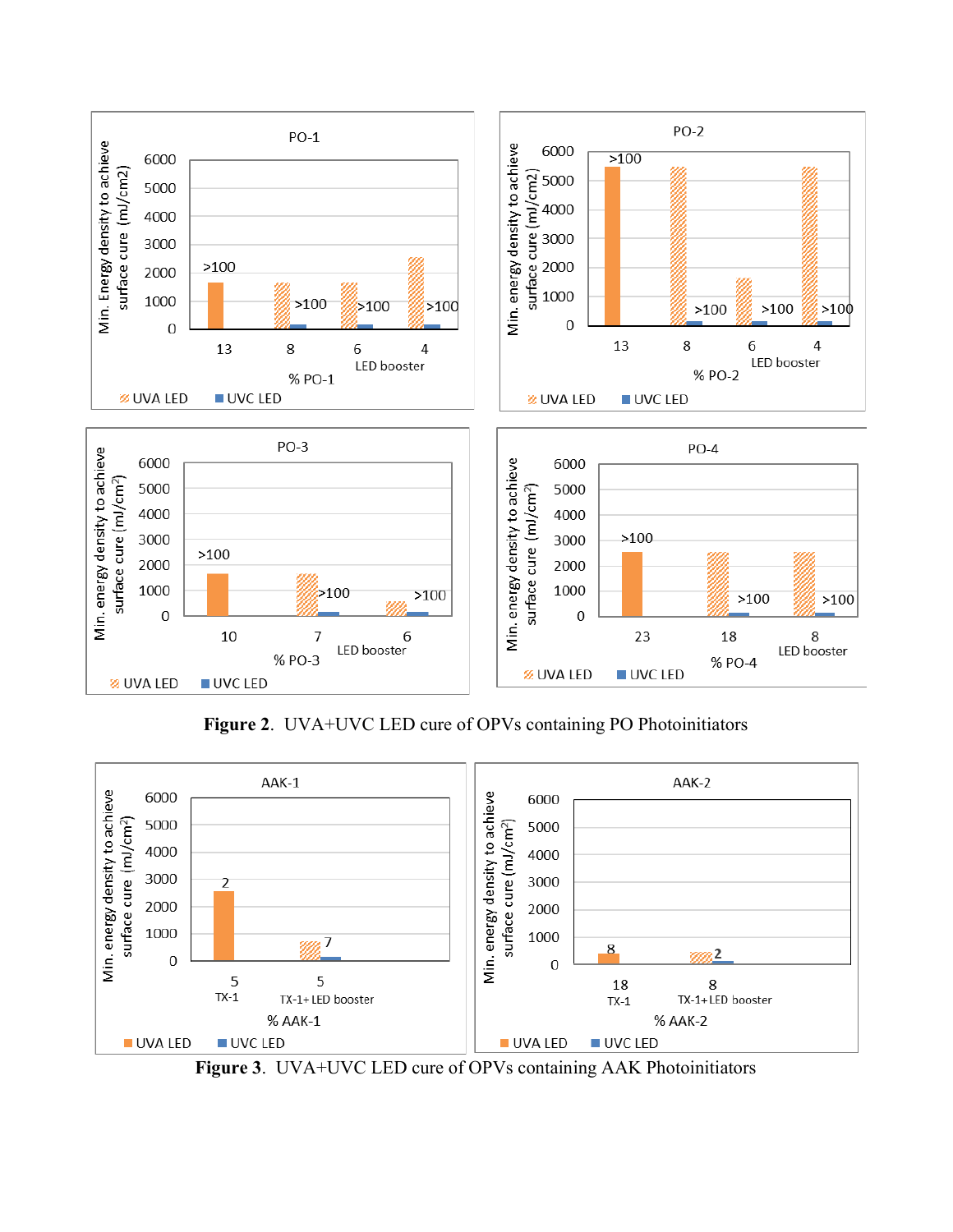

Figure 4. UVA+UVC LED cure of OPVs containing AHK Photoinitiators



Figure 5. UVA+UVC LED cure of OPVs containing BP Photoinitiators

Figure 6 shows the minimum energy density required to achieve a mar free surface in OPVs containing PG photoinitiator. Since PG only absorbs short wavelengths around 244 nm, a mar free surface cannot be achieved in these OPVs cured by UVA LED alone regardless of energy dosage, concentration of PG, or incorporation of LED booster. Using UVC LED as a post cure, a mar free surface can be achieved with a 5% reduction in PI concentration.

Figure 7 shows the minimum energy density required to achieve a mar free surface in OPVs containing TXs plus LED booster. Since TX photoinitiators absorb long wavelengths and the LED booster mitigates oxygen inhibition, a mar free surface can be achieved at low PI concentrations or low energy dosage even if cured by UVA LED alone. With UVC LED post cure, a mar free surface can be obtained with further reduction of PI concentration. TXs usually impart a yellow color to the coating after cure. Reducing the PI concentration reduces the yellow color. For example, the b value decreases from 6.1 to 5.3 when the TX-2 concentration is reduced from 3 to 1%. Through cure is poor in all OPVs maybe due to insufficient TX concentration.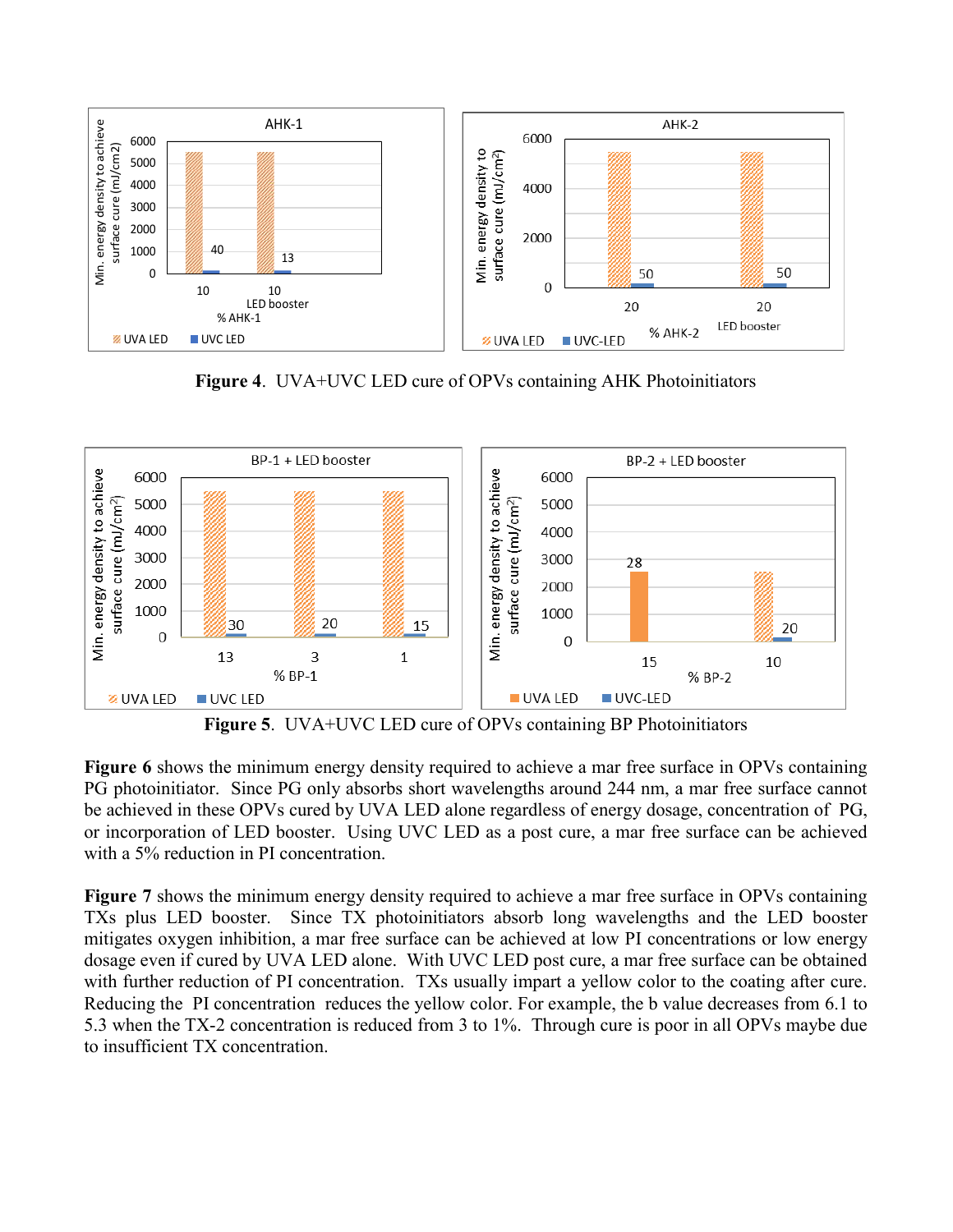

Figure 6. UVA+UVC LED cure of OPVs containing PG Photoinitiator



Figure 7. UVA+UVC LED cure of OPVs containing TX Photoinitiators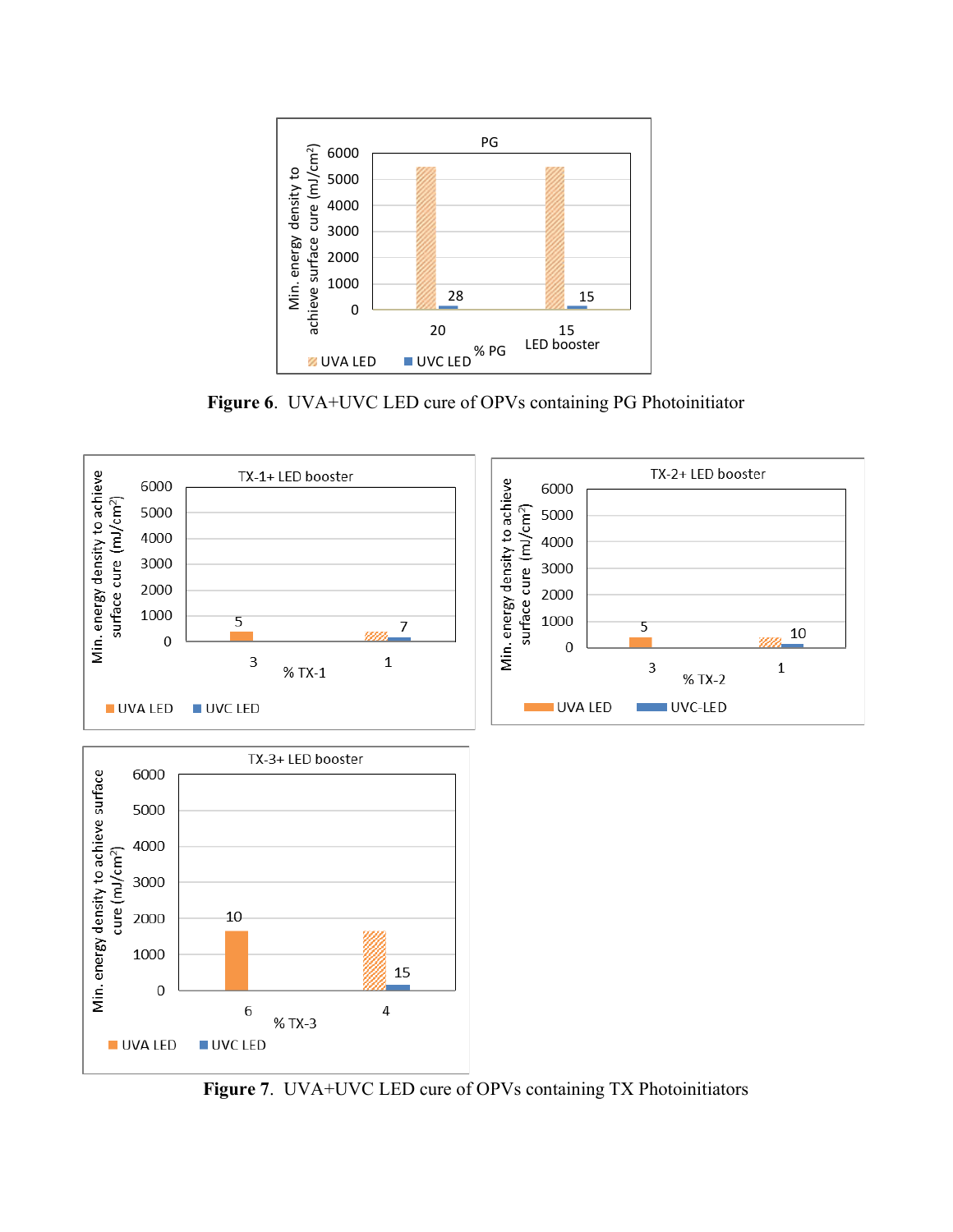#### Part II. UVA + UVC LED cure of UV curable waterborne PUDs

Figure 8 shows the double bond conversion of PUD-1, 2 and 6 with various PIs. Compared to UVA LED cure alone, UVC LED post cure does not improve double bond conversion. For all three PUDs, PO-1 and PI-D have higher double bond conversions than PI-A and PI-B. UV PUDs usually have higher molecular weights than conventional UV resins. When cured under UVA LED, the molecules crosslink with each other, which restricts chain mobility. This lack of mobility inhibits further crosslinking during UVC LED cure, and no additional double bonds are converted.



Figure 8. UVA+UVC LED cure of UV PUDs containing various Photoinitiators

## Conclusions

UVC LED post cure can help achieve good surface cure in 100% solids UV OPV formulations. For some PIs that absorb both long and short wavelengths, such as PO and TX, UVC LED post cure can achieve mar free surfaces at lower PI concentrations. Incorporation of the LED booster allows further reduction of the PI concentration. The lower PI concentration can lower the cost of the total formulation, reduce the possibility of PI migration in food packaging, and decrease yellowing of the OPV. For those